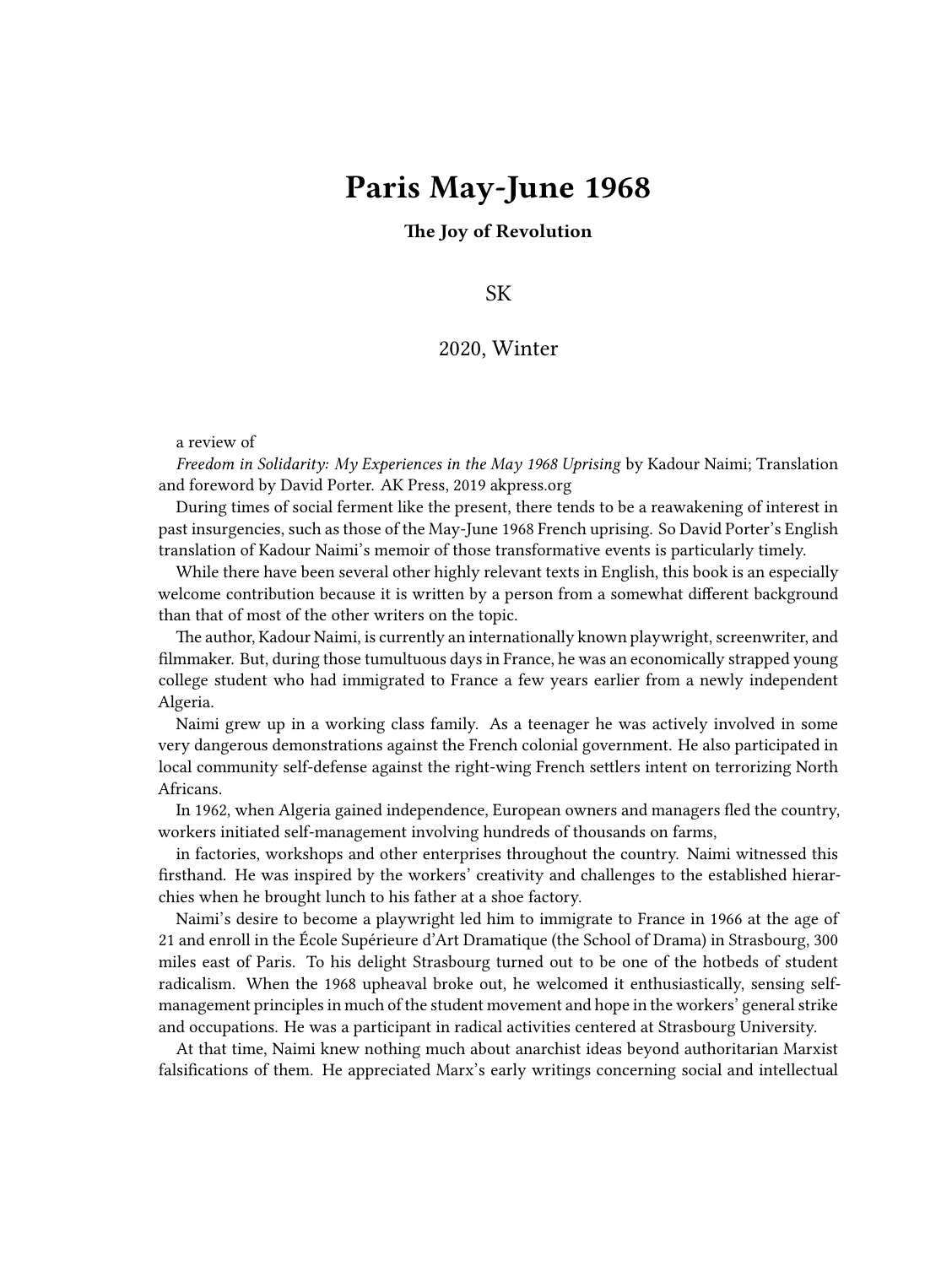liberation, and his writing on the Paris Commune. But Naimi was also taken in by some of the Maoist claims about the benevolence of elite supervision of popular insurgency. Although he didn't think of himself as an anarchist, he nevertheless had strong anti-authoritarian beliefs, and rejected Leninist ideas that put emphasis on leaders presiding over a party that needed to take power to establish a dictatorship of the proletariat.

Naimi's account makes connections between the personal and political in the French movement. He explores the conflict between his sexual desires and the revolutionary abstinence he learned from studying Maoist ideas.

Having learned from his mother to respect women's intellectual capacities, he was concerned about the low numbers of women involved in discussions during the general assemblies at the occupied universities. But, he tells us, he had no real ideas for remedying this situation.

His experiences in his native Algeria led Naimi to search for ways to challenge hierarchies and authoritarian rules, including those inherent in nationalism and capitalism wherever they appeared. He rejected compromise with Algeria's post-independence military dictatorship, while also rejecting the charade of capitalist democracy.

In July 1968, following the defeat of the revolutionary upsurge, Naimi returned to his home town in Algeria where he helped develop a self-managed theatrical company, the Theatre of the Sea: Company of Research and Experimental Theatrical Productions. The audience was primarily workers of town and countryside, as well as high school and university students, and some intellectuals. Audience participation was strongly encouraged.

But after three years, the troupe was shut down by the military in consultation with authoritarian socialists who rejected the libertarian tendencies it represented and encouraged.

At the end of 1973, Naimi returned to Europe and began exploring the anarchist tradition, including both 19th and 20th century individuals and groups as a way of better understanding the failures of socialist revolutions. In the 1980s he resumed his creative activities in theater and film, addressing the concerns of working people and socially aware intellectuals. He moved to Italy, where he founded the Maldoror Film company, as well as a Film School and the Festival Internazionale Cinema Libero (International Free Film Festival).

Kadour Naimi's memoir is particularly relevant because of his inherently anarchistic perspectives along with his introspective self-critical, creative, and observational skills, giving him the ability to add to previous reports on the 1968 French events in significant ways.

The late David Porter's translation and introduction make this valuable narrative available to English readers.

SK has been interested in anarchist and anti-authoritarian participation in social insurgencies for many years.